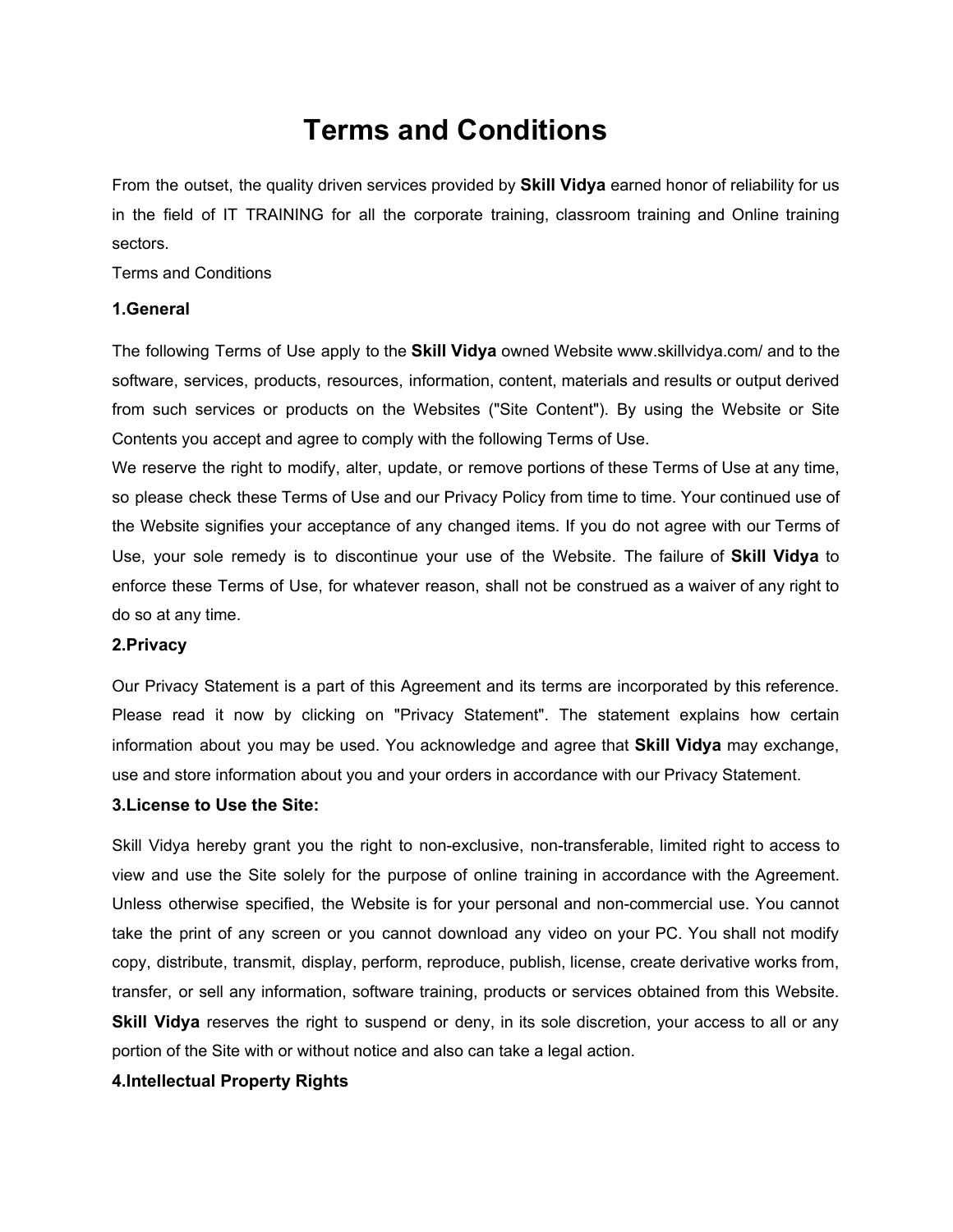a. The Website and their entire contents, features and functionality (including but not limited to all information, software, text, displays, images, video and audio, and the design, selection and arrangement thereof) are owned by the **Skill Vidya**, its licensors or other providers of such material, and are protected by international copyright, trademark, patent, trade secret and other intellectual property or proprietary rights laws. This Policy permits you to use the Website for your non-commercial use only. No right, title or interest in or to the Website or any content on the Website is transferred to you, and all rights not expressly granted, are reserved by the **Skill Vidya**.

b. You must not reproduce, distribute, modify, create derivative works of, publicly display, publicly perform, republish, download, store or transmit any of the material on the Website, except as follows: (i) You may store files that are automatically cached by your Web browser for display enhancement purposes; (ii) if we provide desktop, mobile or other applications for download, you may download a single copy to your computer or mobile device solely for personal, non-commercial use, provided you agree to be bound by an applicable end user license agreement for such applications; and (iii) if we provide social media features at any time, you may take such actions as are enabled by such features.

c. You may not: (i) use any illustrations, photographs, video or audio sequences or any graphics separately from the accompanying text; or (ii) delete or alter any copyright, trademark or other proprietary rights notices from copies of materials from the Website; or (iii) access or use for any commercial purposes any part of the Website or any services or materials available through the Website.

d. The **Skill Vidya** name, the **Skill Vidya** logo, and all related names, logos, product and service names, designs and slogans, are trademarks of the **Skill Vidya** or its affiliates or licensors. You may not use such marks without the prior written permission of the **Skill Vidya**. All other names, logos, product and service names, designs and slogans on the Website are the trademarks of their respective owners.

#### **5. Security and Your Obligation for use of Your Password**

We have security measures in place to protect your personal information, including the use of industry-standard encryption technology and internal policies and restrictions regarding the storage of and access to your personal information. Your account information and profile are passwordprotected so that you are the only one who has access to your personal information. You can edit your account information and profile by using your logon name and password. We recommend that you follow these guidelines to protect yourself: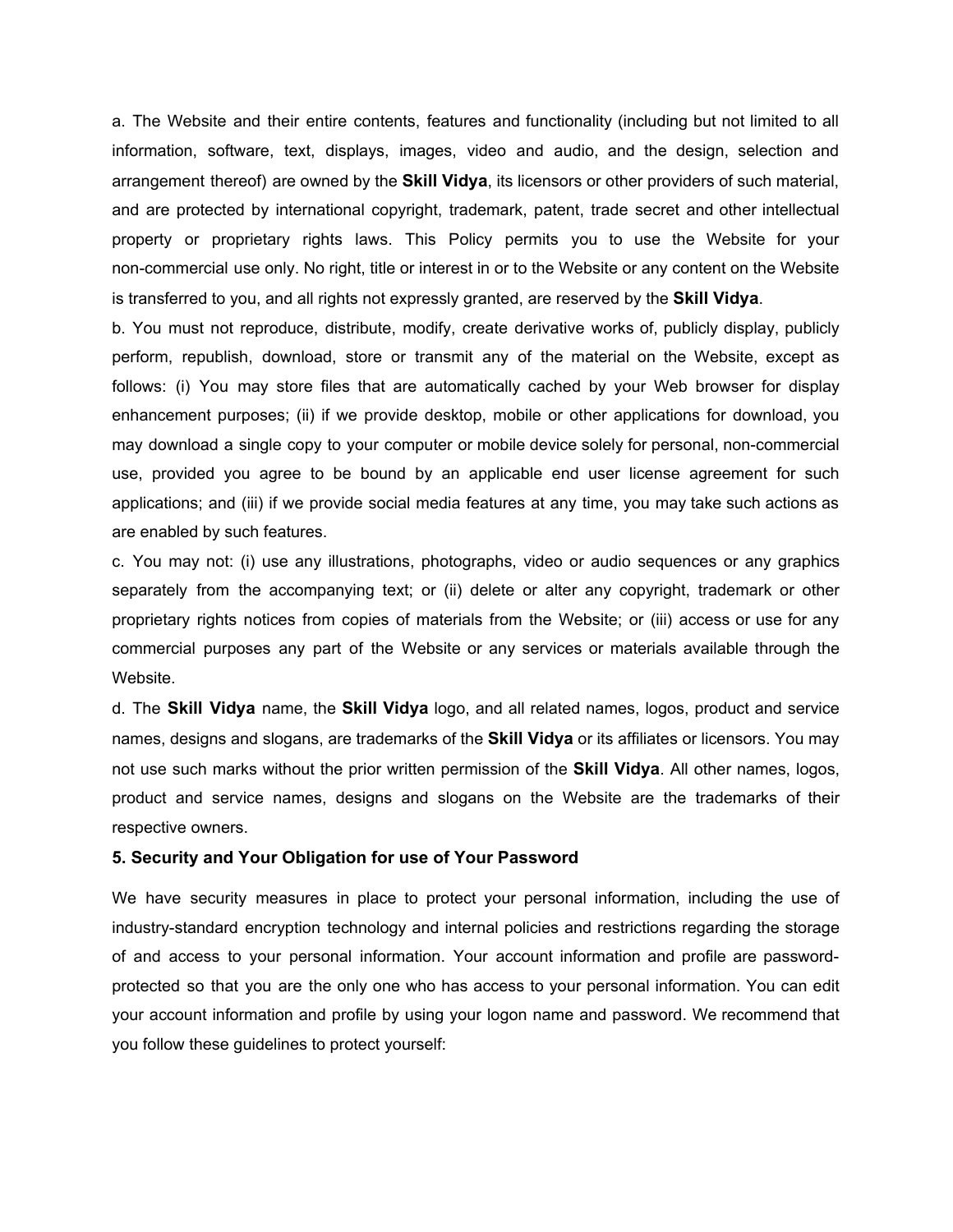a. Do not tell anyone your password. If your password has been compromised for any reason, you should immediately change your password.

b. Do not respond to unsolicited e-mail by giving your password, even if the e-mail claims to be from us. **Skill Vidya** will never ask you for your password in this way.

c. When you are done using the website, sign out of your account and close your browser window No data transmission over the Internet can be guaranteed to be 100% secure. Although we are committed to protecting your personal information, **Skill Vidya** cannot ensure or warrant the security of any information you send to us or from our online training services. Providing personal information to **Skill Vidya** is done at your own risk. This site has security measures in place to protect the loss, misuse, and/or alteration of information under our control. The data resides behind a firewall, with access restricted to authorized **Skill Vidya** personnel.

#### **6. Disclaimer**

You can access the Videos and other content on our website for a limited time period only, you may obtain details about the time period given to you at the email address or telephone number indicated on the website. The website and the site content are provided "AS IS" without warranty of any kind. **Skill Vidya** and its associates expressly disclaim all representations or warranties, either express or implied as to the website, site content, training content, including without limitations, implied warranties, title and non-infringement. **Skill Vidya** don't make any representations or warranties that:

a. **Skill Vidya** will assure or guarantee any job based on training or coaching from **Skill Vidya**.

b. **Skill Vidya** will assist you in getting job.

c. **Skill Vidya** will train all software developments.

d. The Website or Site Content or any products or services or training sessions purchased from **Skill Vidya** will meet your requirements or expectations.

e. The operation of the Website or the Site Content will be uninterrupted, timely, secure, or errorfree or that any errors will be corrected.

f. Any particular results will be obtained from the use of the Website or from any products or services purchased from **Skill Vidya**

g. The Site Content is accurate, correct, or timely.

h. The Site Content is updated or otherwise contains current information.

i. The Site Content has expired or has been removed from the Website.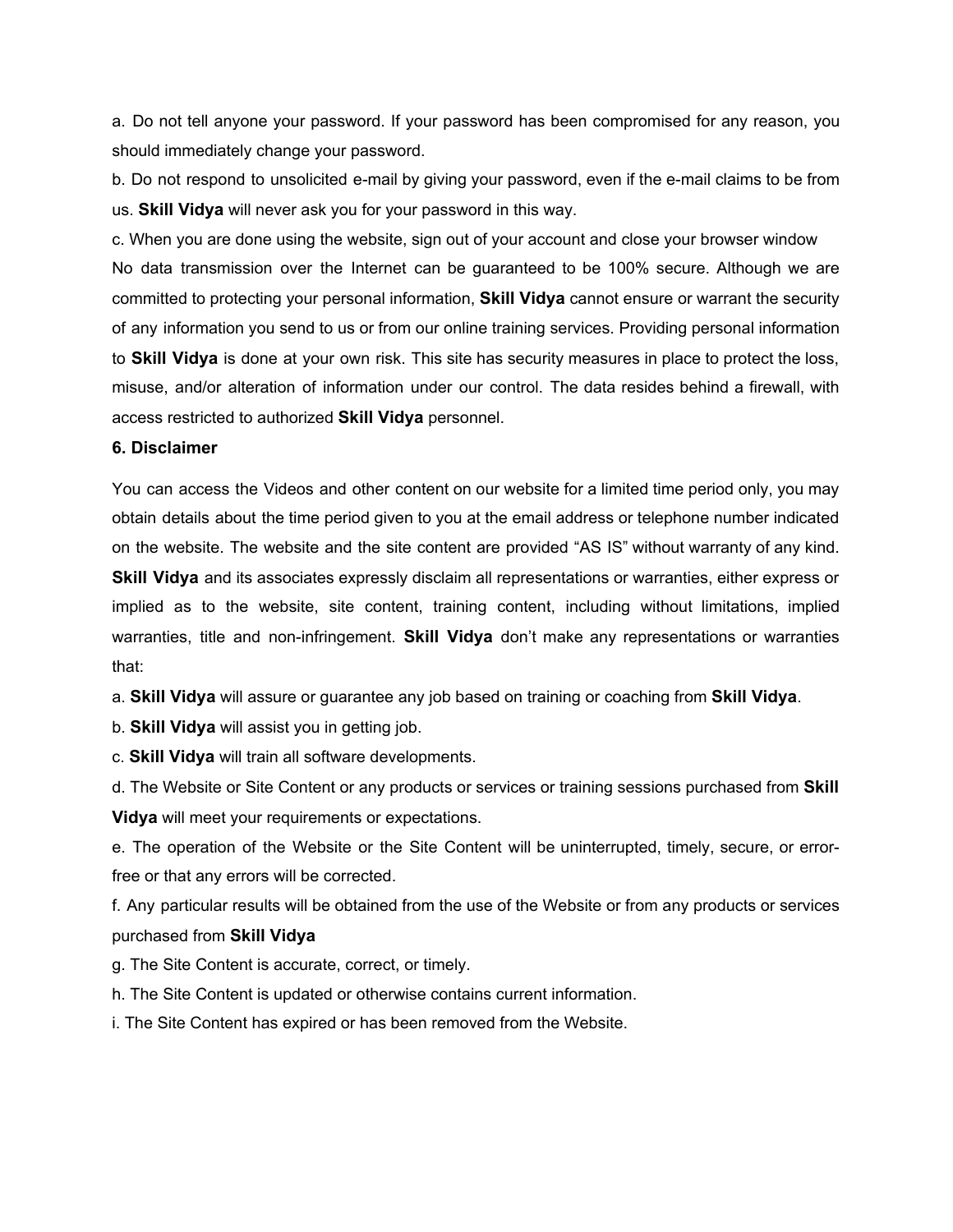THE WEBSITE MAY CONTAIN INACCURACIES AND TYPOGRAPHICAL AND CLERICAL ERRORS **Skill Vidya** EXPRESSLY DISCLAIMS ANY OBLIGATION(S) TO UPDATE THIS WEBSITE OR ANY OF THE MATERIALS ON THIS WEBSITE.

#### **7. You're Representations & Warranties:**

You represent and warrant for the benefit of **Skill Vidya** that a. You are at least 18 years of age.

b. You possess the legal right and ability to enter into this Agreement and make the transaction and charge on your own behalf or on behalf of any person for whom you are acting as agent and/or that you are authorized to use the password required for this Site.

c. All information that you submit to us is true, accurate and current.

#### **8. Electronic Communications, Notices:**

Online training is conducted electronically and you agree that we can communicate with you electronically. For example, we may send you email asking about your experience with **Skill Vidya**, email notices and other disclosures, and if you forget or lose your password, you agree that we may supply it by email to your computer. However, since email delivery is not infallible, you also agree to contact **Skill Vidya** for payment details and other information such as passwords of your account. You agree to keep all records relating to your account.

#### **9. Submission of Comments, Ideas and Other Information:**

Any comments or information that you provide to **Skill Vidya**, for example feedback or ideas in response to a customer survey regarding the Site, suggestions, ideas, concepts, or other information (collectively, the "Submissions"), shall be deemed, and shall remain, the property of **Skill Vidya**. None of the Submissions shall be subject to any obligation of confidence on the part of **Skill Vidya**, and **Skill Vidya** shall not be liable for any use or disclosure (including publication in any medium) of any Submissions. Without limitation of the foregoing, **Skill Vidya** shall exclusively own all now known or hereafter existing rights to the Submissions of every kind and nature and shall be entitled to unrestricted use of the Submissions for any purpose, commercial or otherwise, without compensation to the provider of the Submissions.

#### **10. Promotions:**

No promotion (e.g., special price discount) is offered by **Skill Vidya**. You agree that offers from third party on the Site are solely liable for their promotions and that **Skill Vidya** is not liable. You also agree to comply with all terms of a promotion. Note: some promotions will be subject to other restrictions, including without limitation, time limits that could expire during your visit to the Site. **Skill**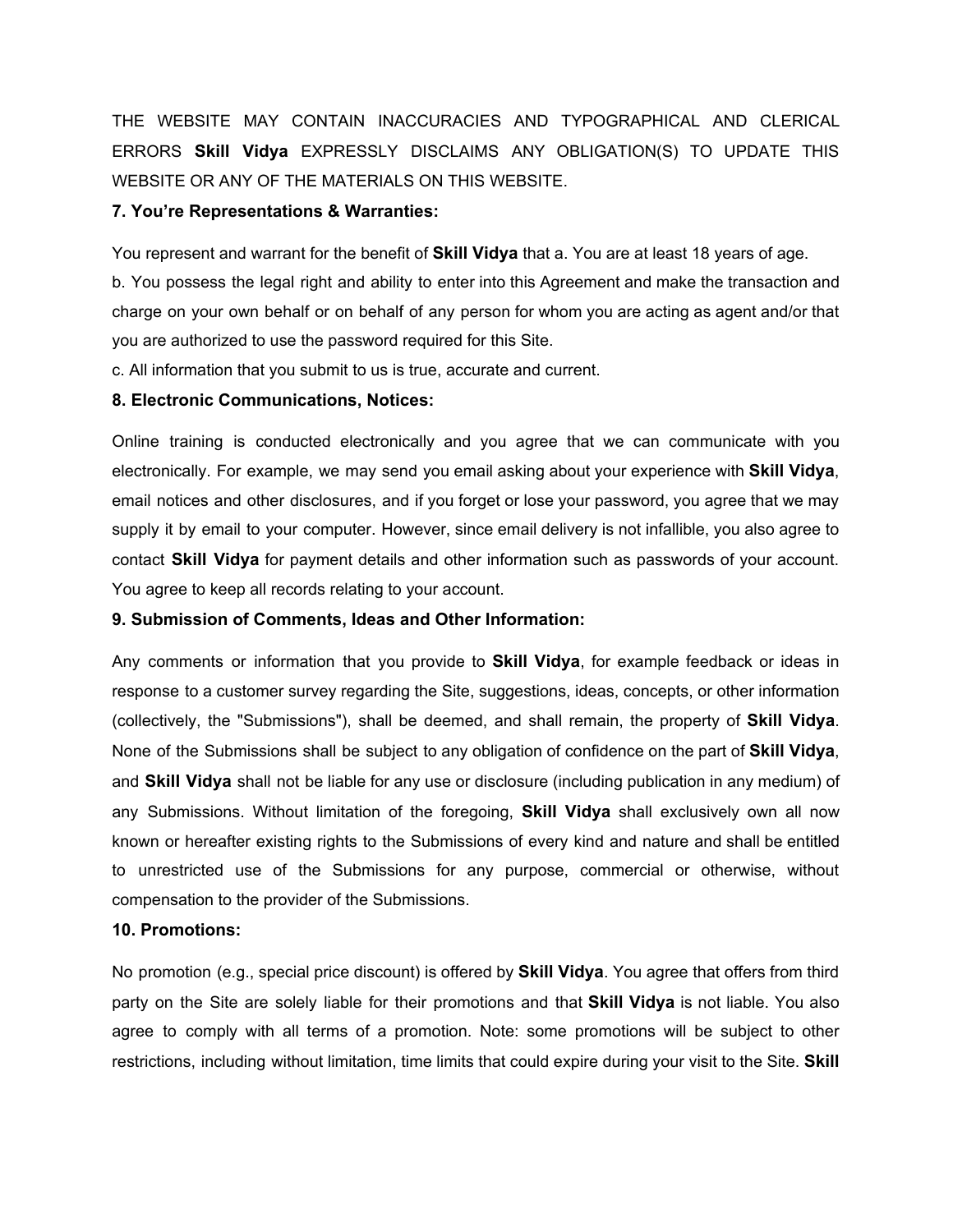**Vidya** reserves the right to withdraw or refuse to honor any promotion that has been altered or modified - other than by **Skill Vidya**.

# **11. Payment Options:**

Payments are accepted through options as mentioned on the Website. The prices of the training are subject to change without notice. Taxes may be adjusted from the amount shown on the billing screens. Several factors may cause this, such as variances due to currency fluctuations and market conditions and changes in tax rates.

If a payment is done with your Account, we will assume that you have either paid the amount yourself or have provided information to or received it from someone who is authorized to pay the amount on your behalf. Subject to applicable law, you agree that we may make that assumption and that you will be obligated for that payment. So please protect and guard access to your computer, your password, credit card number and other personal information.

## **12. Cancellation and Refund Policy:**

Prior to making payment, you are suggested to take a Demo session and be sure about our offerings. Admission process once completed cannot be cancelled. Once the payment is made, fee cannot be refunded under any circumstances. You cannot exchange your course for another course.

# **13. Indemnity:**

You agree to indemnify, defend, and hold harmless **Skill Vidya** and its subsidiaries, affiliates, officers, employees, Partners, agents, suppliers and sponsors from and against any and all claims, damages, costs, or other expenses (including reasonable attorney's fees) that arise directly or indirectly out of or from:

a) Any breach of these Terms of Use or of any representation or warranty made by you in these Terms Of Use;

b) Your activities in connection with the Website or Site Contents.

# **14. Links from the website:**

If the Website contains links to other sites and resources provided by third parties, these links are provided for your convenience only. We have no control over the contents of those sites or resources, and accept no responsibility for them or for any loss or damage that may arise from your use of them. If you decide to access any third-party websites linked to the Website, you do so entirely at your own risk and subject to the terms and conditions of use for such third party websites.

#### **15. Linking to the Website and Social Media Features**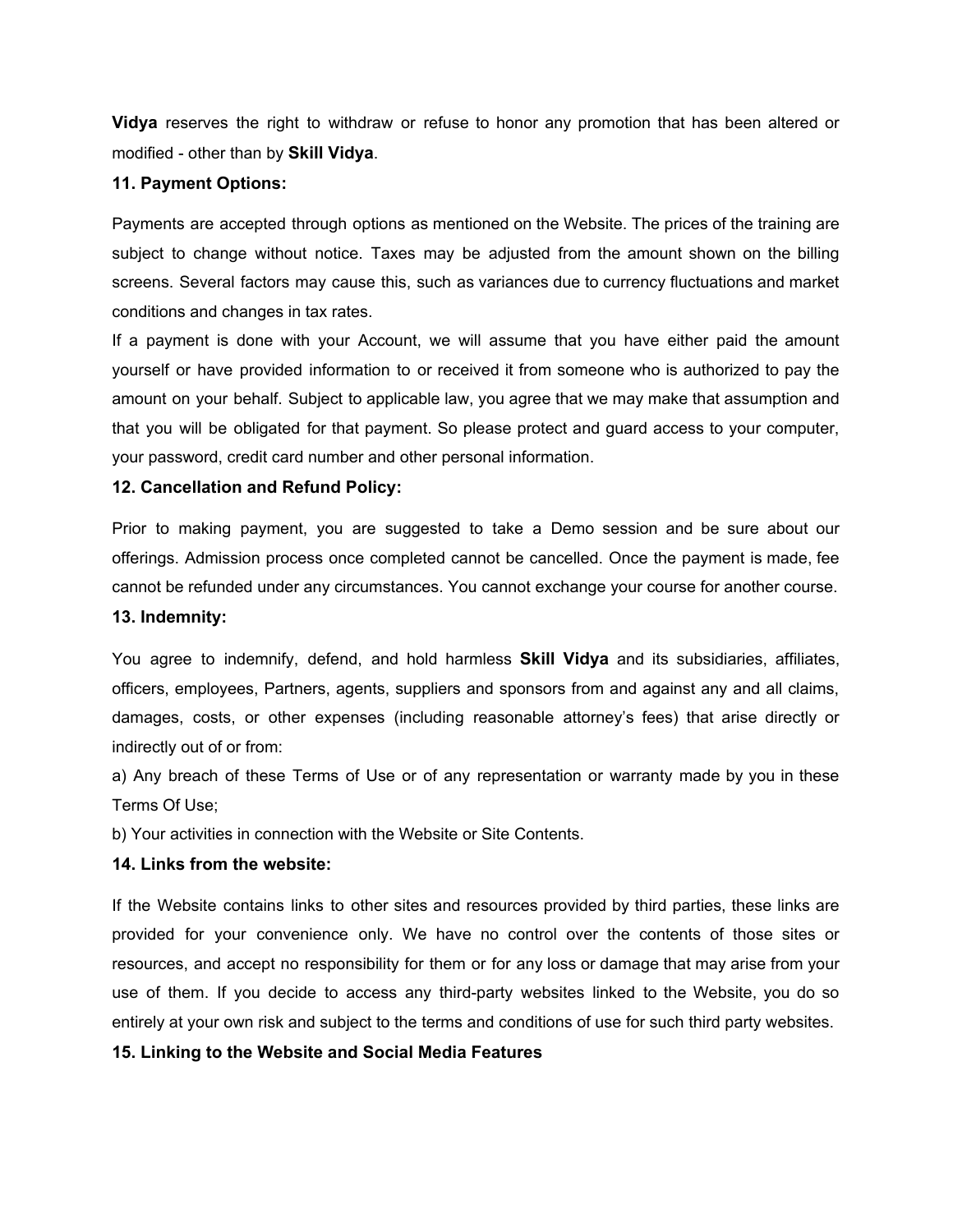You may link to our homepage, provided you do so in a way that is fair and legal and does not damage our reputation or take advantage of it, but you must not establish a link in such a way as to suggest any form of association, approval or endorsement on our part (unless you have received the express written consent of the Skill Vidya. The Website may provide certain social media features that enable you to:

a. Link from your own or certain third-party websites to certain content on the Website

b. Send e-mails or other communications with certain content or links to specific content on the **Website** 

c. Cause limited portions of content on the Website to be displayed or appear to be displayed on your own or certain third-party websites

You may use these features solely as they are provided by us, and solely with respect to the content they are displayed with, and otherwise in accordance with any additional terms and conditions we provide with respect to such features. Subject to the foregoing, you must not:

a. Establish a link from any website that is not owned by you

b. Cause the Website or portions of them to be displayed, or appear to be displayed by, for example, framing, deep linking or in-line linking, on any other site

c. Link to any part of the Website other than the homepage

d. Otherwise take any action with respect to the materials on the Website that is inconsistent with any other provision of this Policy

## **16. Miscellaneous, Entire Agreement:**

If any part of this Agreement is determined to be invalid or unenforceable, then the invalid or unenforceable provision will be deemed superseded by a valid, enforceable provision that most closely matches the intent of the original provision and the remainder of the Agreement shall continue in effect. The Agreement (including any related consents or agreements that you provide during your visit to the Site) together with any license or agreement with **Skill Vidya** delivered in connection with any item acquired via the Site, constitutes the entire agreement between you and Skill Vidya with respect to the Site and that item, and supersedes all other (prior or contemporaneous) communications and proposals, whether electronic, oral or written, between you and **Skill Vidya** regarding the Site and/or any order you place through it.

# **17. International users and choice of LAW:**

This Site is controlled, operated and administered by **Skill Vidya** from its offices within Hyderabad, India. You may not use the Website or export the materials in violation of any applicable export laws